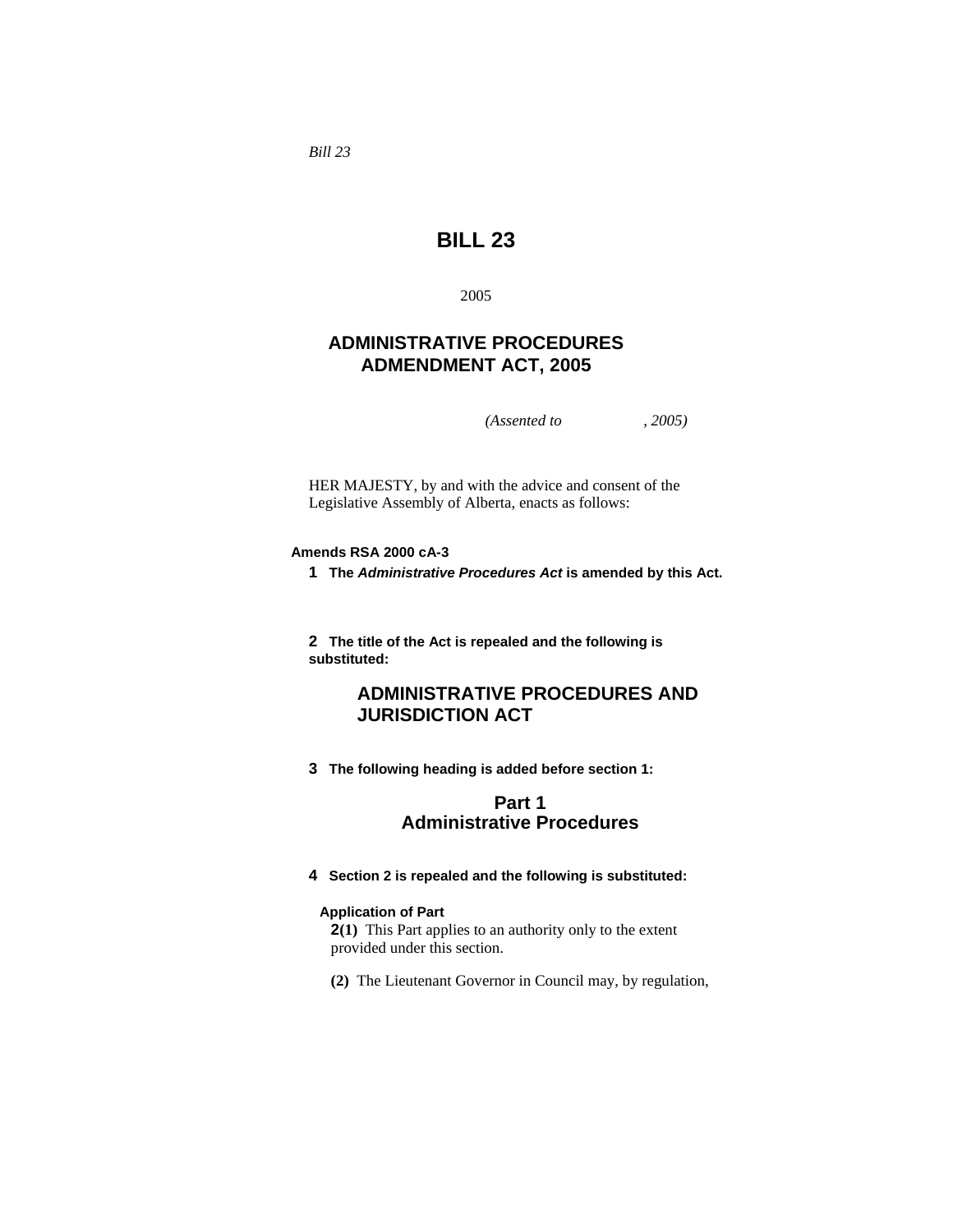- (a) designate any authority as an authority to which this Part applies in whole or in part;
- (b) designate the statutory power of the authority in respect of which this Part applies in whole or in part;
- (c) designate the provisions of this Part that are applicable to the authority in the exercise of that statutory power, and the extent to which they apply;
- (d) prescribe the form of notices for the purposes of this Part;
- (e) prescribe the length of time that is adequate for the giving of a notice under this Part.

**5 Section 6 is amended by striking out** "this Act" **wherever it occurs and substituting** "this Part".

**6 Section 8 is amended by striking out** "this Act" **and substituting** "this Part".

**7 Section 9 is amended by striking out** "this Act" **and substituting** "this Part".

**8 Section 10 is repealed and the following is substituted:**

## **Part 2 Jurisdiction to Determine Questions of Constitutional Law**

### **Definitions**

**10** In this Part,

(a) "court" means the Court of Queen's Bench of Alberta;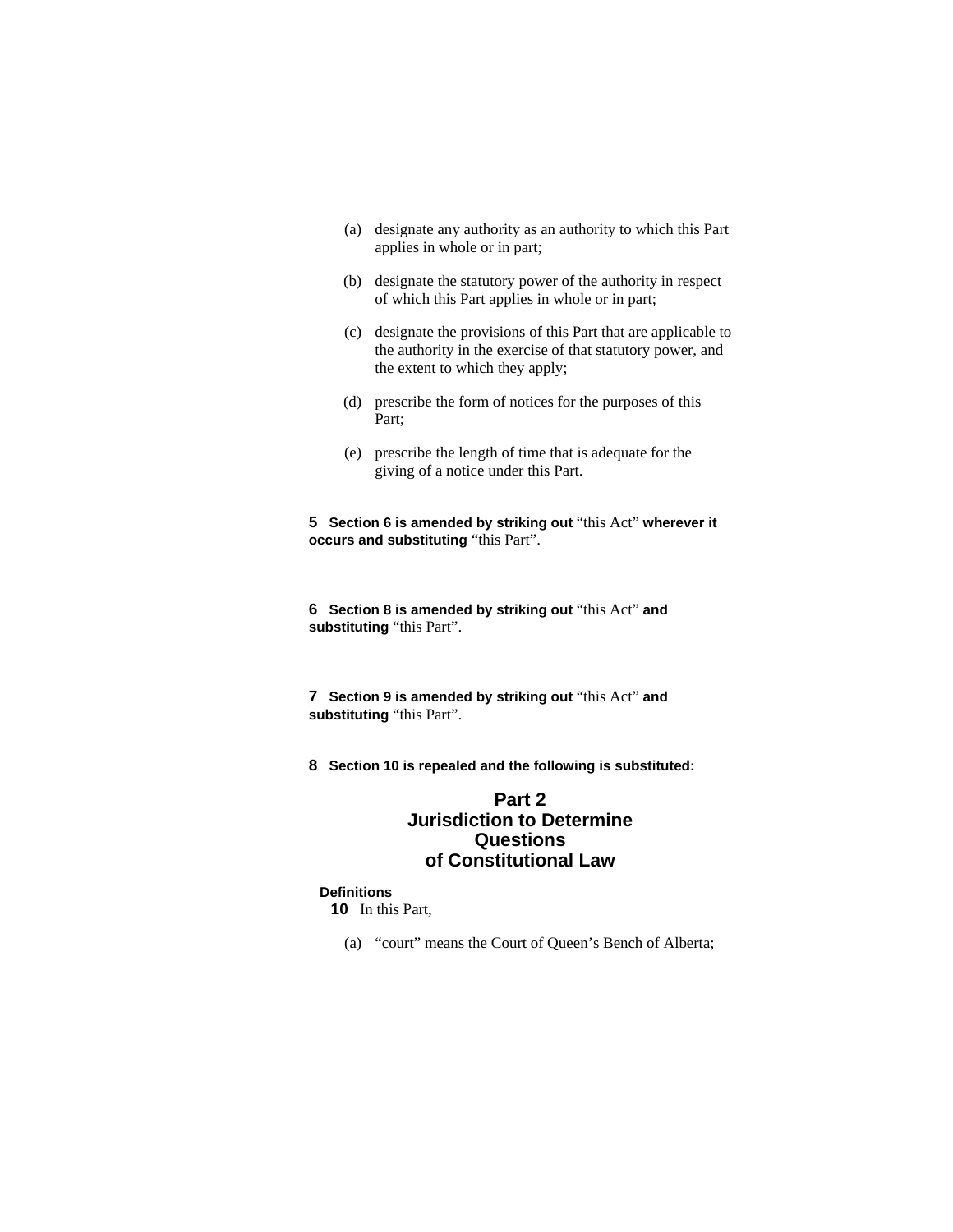- (b) "decision maker" means an individual appointed or a body established by or under an Act of Alberta to decide matters in accordance with the authority given under that Act, but does not include
	- (i) The Provincial Court of Alberta or a judge of that Court,
	- (ii) a sitting justice of the peace conferred with the authority to determine a question of constitutional law under the *Provincial Court Act*,
	- (iii) the Court of Queen's Bench of Alberta or a judge or master in chambers of that Court, or
	- (iv) the Court of Appeal of Alberta or a judge of that Court;
- (c) "designated decision maker" means a decision maker designated under section 16(a) as a decision maker that has jurisdiction to determine one or more questions of constitutional law under section 16(b);
- (d) "question of constitutional law" means
	- (i) any challenge, by virtue of the Constitution of Canada or the *Alberta Bill of Rights*, to the applicability or validity of an enactment of the Parliament of Canada or an enactment of the Legislature of Alberta, or
	- (ii) a determination of any right under the Constitution of Canada or the *Alberta Bill of Rights*.

#### **Lack of jurisdiction**

**11** Notwithstanding any other enactment, a decision maker has no jurisdiction to determine a question of constitutional law unless a regulation made under section 16 has conferred jurisdiction on that decision maker to do so.

#### **Notice of question of constitutional law**

**12(1)** Except in circumstances where only the exclusion of evidence is sought under the *Canadian Charter of Rights and Freedoms*, a person who intends to raise a question of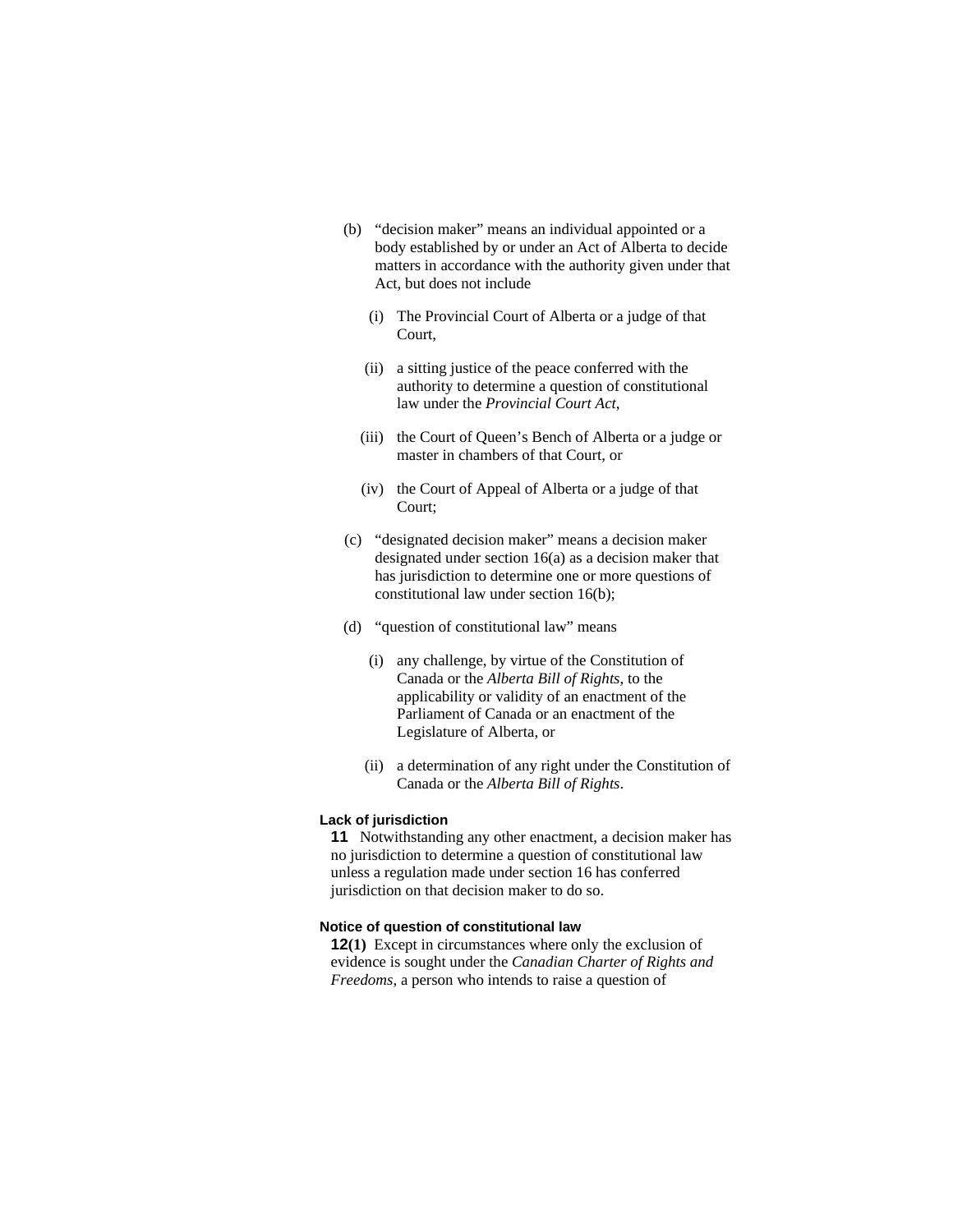constitutional law at a proceeding before a designated decision maker that has jurisdiction to determine such a question

- (a) must provide written notice of the person's intention to do so at least 14 days before the date of the proceeding
	- (i) to the Attorney General of Canada,
	- (ii) to the Minister of Justice and Attorney General of Alberta, and
	- (iii) to the parties to the proceeding,

and

 (b) must provide written notice of the person's intention to do so to the designated decision maker.

**(2)** Until subsection (1) is complied with, the decision maker must not begin the determination of the question of constitutional law.

**(3)** Nothing in this section affects the power of a decision maker to make any interim order, decision, directive or declaration it considers necessary pending the final determination of any matter before it.

**(4)** The notice under subsection (1) must be in the form and contain the information provided for in the regulations.

#### **Referral of question of constitutional law**

**13(1)** With respect to a question of constitutional law over which a designated decision maker has jurisdiction and in respect of which a notice has been given under section 12, if the designated decision maker is of the opinion that the court is a more appropriate forum to decide the question, the designated decision maker may, instead of deciding the question,

- (a) direct the person who provided the notice under section 12 to apply to the court to have the question determined by that court, or
- (b) state the question of constitutional law in the form of a special case to the court for the opinion of the court.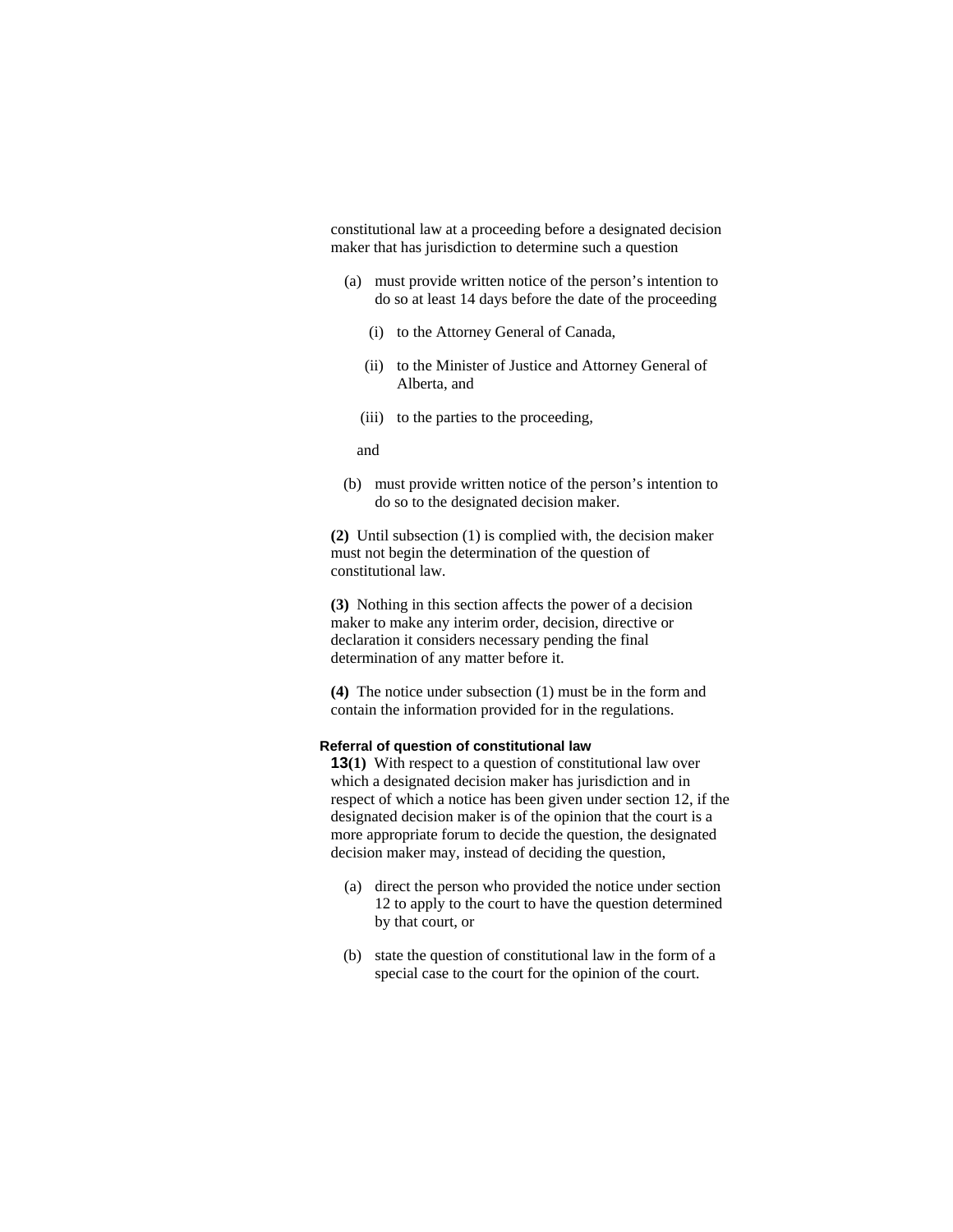**(2)** Before acting under subsection (1)(a) or (b), the designated decision maker may conduct any inquiries the designated decision maker considers necessary.

**(3)** Where the designated decision maker acts under subsection  $(1)(a)$  or  $(b)$ , the designated decision maker must, unless otherwise directed by the court, suspend the proceeding, or any part of the proceeding, as it relates to the question to be heard by the court under subsection (1) until the decision of the court has been given.

**(4)** A question of constitutional law in respect of which an application has been directed to be made to the court under subsection  $(1)(a)$  must be brought on for hearing as soon as practicable.

**(5)** The court must hear and determine the question of constitutional law submitted to it under this section and give its decision as soon as practicable.

**(6)** The designated decision maker may and, at the request of the court, shall provide the court with any record and documentation that may assist the court in determining the question of constitutional law submitted to it under this section.

#### **Attorney General of Canada and Minister of Justice and Attorney General of Alberta**

**14** In any proceeding relating to the determination of a question of constitutional law before a decision maker or before the court under this Part, or in any subsequent proceeding on appeal or judicial review,

- (a) the Attorney General of Canada and the Minister of Justice and Attorney General of Alberta are entitled as of right to be heard, in person or by counsel,
- (b) no person other than the Minister of Justice and Attorney General of Alberta or counsel designated by the Minister of Justice and Attorney General of Alberta shall, on behalf of Her Majesty in right of Alberta, or on behalf of an agent of Her Majesty in right of Alberta, appear and participate, and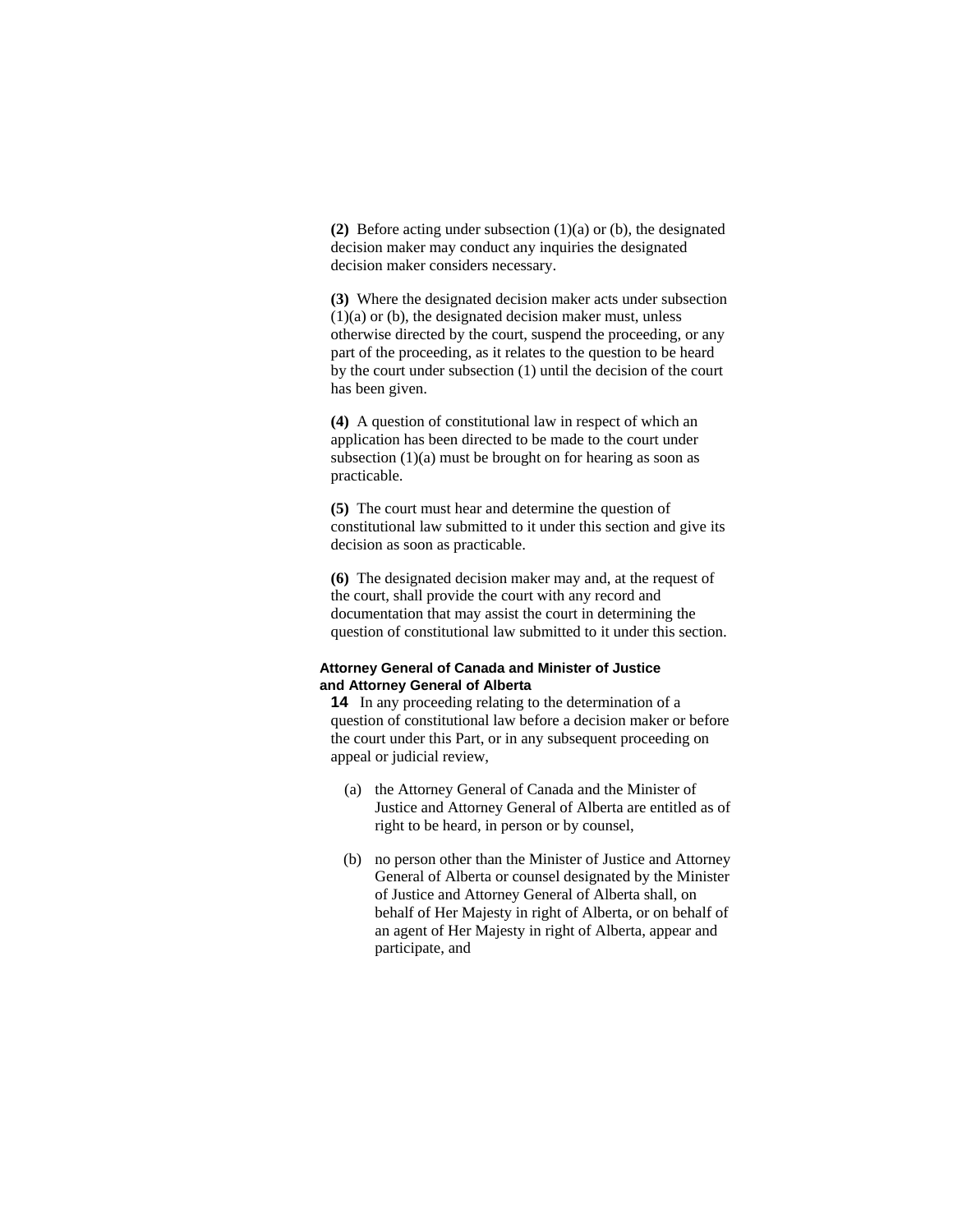(c) if the Minister of Justice and Attorney General of Alberta or counsel designated by the Minister of Justice and Attorney General of Alberta appears, the Minister of Justice and Attorney General of Alberta is deemed to be a party and has the same rights as any other party.

### **Transitional**

**15** Where proceedings to determine a question of constitutional law have commenced but have not been concluded before the coming into force of this Part, the decision maker hearing the question may continue the proceedings as if this Part had not come into force.

#### **Regulations**

**16** The Lieutenant Governor in Council may make regulations

- (a) designating decision makers as having jurisdiction to determine questions of constitutional law;
- (b) respecting the questions of constitutional law that decision makers designated under a regulation made under clause (a) have jurisdiction to determine;
- (c) respecting the referral of questions of constitutional law to the court;
- (d) respecting the form and contents of the notice under section  $12(1)$ .
- **9 This Act comes into force on Proclamation.**

#### **Explanatory Notes**

**1** Amends chapter A-3 of the Revised Statutes of Alberta 2000.

**2** Changes the name of the Act.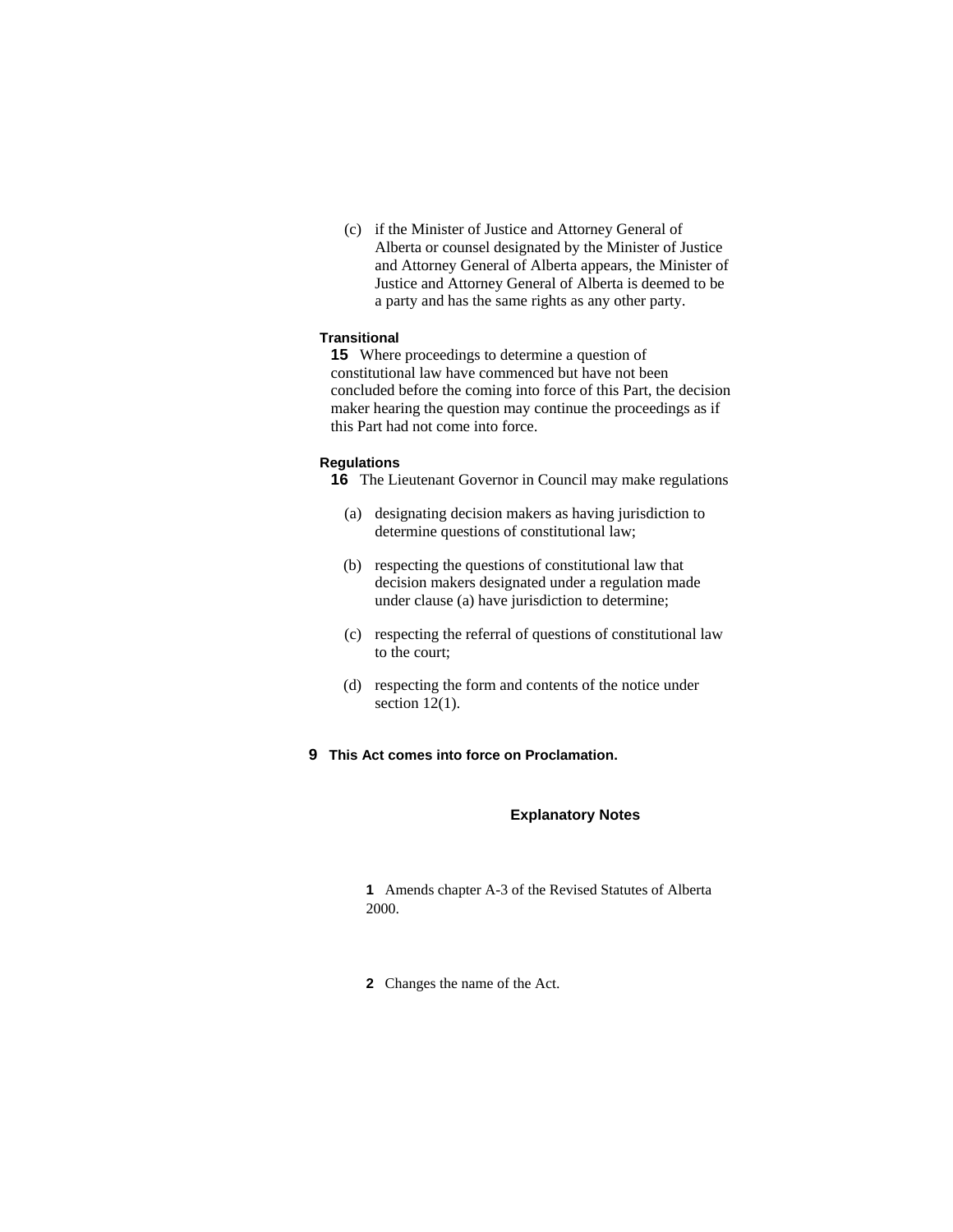**3** The existing Act becomes Part 1 and a new Part 2 is being added.

- **4** Section 2 presently reads:
	- *2 The Lieutenant Governor in Council may, by order,* 
		- *(a) designate any authority as an authority to which this Act applies in whole or in part,*
		- *(b) designate the statutory power of the authority in respect of which this Act applies in whole or in part, and*
		- *(c) designate the provisions of this Act that are applicable to the authority in the exercise of that statutory power, and the extent to which they apply,*

*and this Act only applies to an authority to the extent ordered under this section.* 

## **5** Section 6 presently reads:

*6 Where by this Act a party is entitled to make representations to an authority with respect to the exercise of a statutory power, the authority is not by this Act required to afford an opportunity to the party* 

- *(a) to make oral representations, or*
- *(b) to be represented by counsel,*

*if the authority affords the party an opportunity to make representations adequately in writing, but nothing in this Act deprives a party of a right conferred by any other Act to make oral representations or to be represented by counsel.*